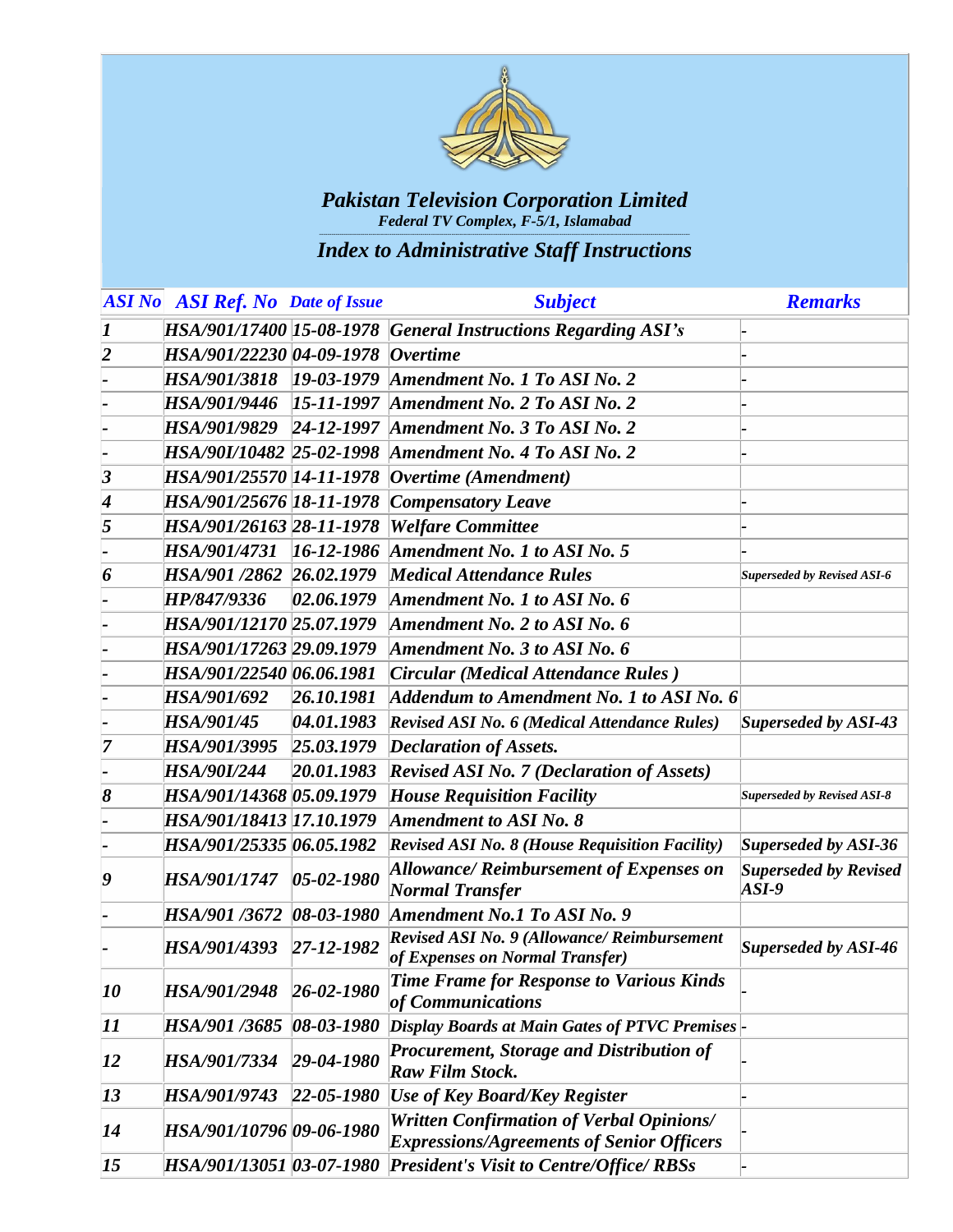

|    | <b>ASI No</b> ASI Ref. No Date of Issue |                                   | <b>Subject</b>                                                               | <b>Remarks</b>              |
|----|-----------------------------------------|-----------------------------------|------------------------------------------------------------------------------|-----------------------------|
| 16 | HSA/901/12543 02-08-1980                |                                   | <i>Transfers</i>                                                             |                             |
| 17 | HSA/901/24229 29-09-1980                |                                   | <b>Authorized Mode of Transport.</b>                                         |                             |
| 18 | HSA/901/26131 27-10-1980                |                                   | Use of Official Cars by GMS of TV Centres                                    |                             |
|    | <b>HSA/901/779</b>                      | 07.01.1981                        | Amendment No. 1 to ASI No. 18                                                |                             |
|    | <i>HSA/901/1171</i>                     | 13.01.1981                        | <b>Cancellation of Amendment No. 1 to ASI No. 18</b>                         |                             |
|    | HSA/901/2423                            | 28.01.1981                        | <b>Restoration of Amendment No. 1 to ASI No. 18</b>                          |                             |
| 19 | HSA/901/27273 06-11-1980                |                                   | Transfers                                                                    |                             |
| 20 | HSA/901/27098 06-11-1980                |                                   | $Overtime$                                                                   |                             |
| 20 | <b>HSA/901/3082</b>                     | $29 - 06 - 1986$                  | Amendment to ASI No 20 (Overtime)                                            |                             |
| 21 | HSA/901/9433                            | $25 - 04 - 1981$                  | <b>Categorization of G-4 Posts as Regional Posts</b>                         |                             |
| 22 | HSA/901/148                             | $25 - 08 - 1981$                  | <b>Transfer Orders/Confirmation Orders/ Leave</b><br>with Leave Grant Orders |                             |
| 23 | HSA/901/149                             | $25 - 08 - 1981$                  | Leave Record                                                                 |                             |
|    | HSA/901/1450                            |                                   | $17-01-1982$ Amendment No.1 to ASI No. 23                                    |                             |
|    | HSA/901/1861                            | $15 - 2 - 1988$                   | <b>Amendment No.2 to ASI No. 23</b>                                          |                             |
| 24 | HSA/901/630                             | $21 - 10 - 1981$                  | Entitlement of Travelling allowance-Journey Superseded by ASI-54<br>by Road  |                             |
| 25 | HSA/901/1030                            | $10 - 12 - 1981$                  | <b>Use of Official Transport for Private Purpose</b>                         |                             |
|    | HSA/901/1155                            | $10-04-1996$                      | Amendment No. 1 to ASI No. 25                                                |                             |
| 26 | HSA/901/1238                            | $ 22 - 12 - 1981 $                | <b>Guide-Lines for Conducting Enquiries</b>                                  |                             |
| 27 | HSA/901/2077                            | $24-03-1982$                      | <b>Intimation of Death Of Employees or Artists</b>                           |                             |
| 28 | HSA/901/2526                            | $11 - 05 - 1982$                  | Delegation of Administrative Powers to the<br><b>Administrative Heads</b>    |                             |
| 29 | HSA/901/2598                            |                                   | $22-05-1982$ Acceptance of Resignation                                       |                             |
| 30 | HSA/901/3229                            |                                   | $31-07-1982$ Ex-Pakistan Leave                                               |                             |
| 31 | <b>HSA/901/3701</b>                     | $ 02 - 10 - 1982 $ <i>Enquiry</i> |                                                                              |                             |
| 32 | <b>HSA/901/3777</b>                     |                                   | [11-10-1982 Entitlement of Hotel Accommodation                               |                             |
| 33 |                                         |                                   | HSA/901/3826   18-10-1982 Grant of Annual Increment                          |                             |
| 34 | <i>HSA/901/6200</i>                     | $ 27-11-1982 $                    | Availing of Privilege Leave by PTV Employees                                 |                             |
| 35 | HSA/901/362                             | $17 - 02 - 1983$                  | <b>Accidents to PTV Vehicles</b>                                             |                             |
| 36 | HSA/901/492                             | $06 - 03 - 1983$                  | <b>Residential Accommodation</b>                                             | <b>Superseded by ASI-74</b> |
|    | HSA/609/882                             | 06.03.1989                        | <b>Residential Accommodation-Order for</b><br><b>Junior Survey Committee</b> |                             |
|    | HSA/901/10726 20-04-1992                |                                   | Amendment No. 1 to ASI No. 36                                                |                             |
|    |                                         |                                   | HSA/901/4210 27-09-1993 Amendment No. 2 to ASI No. 36                        |                             |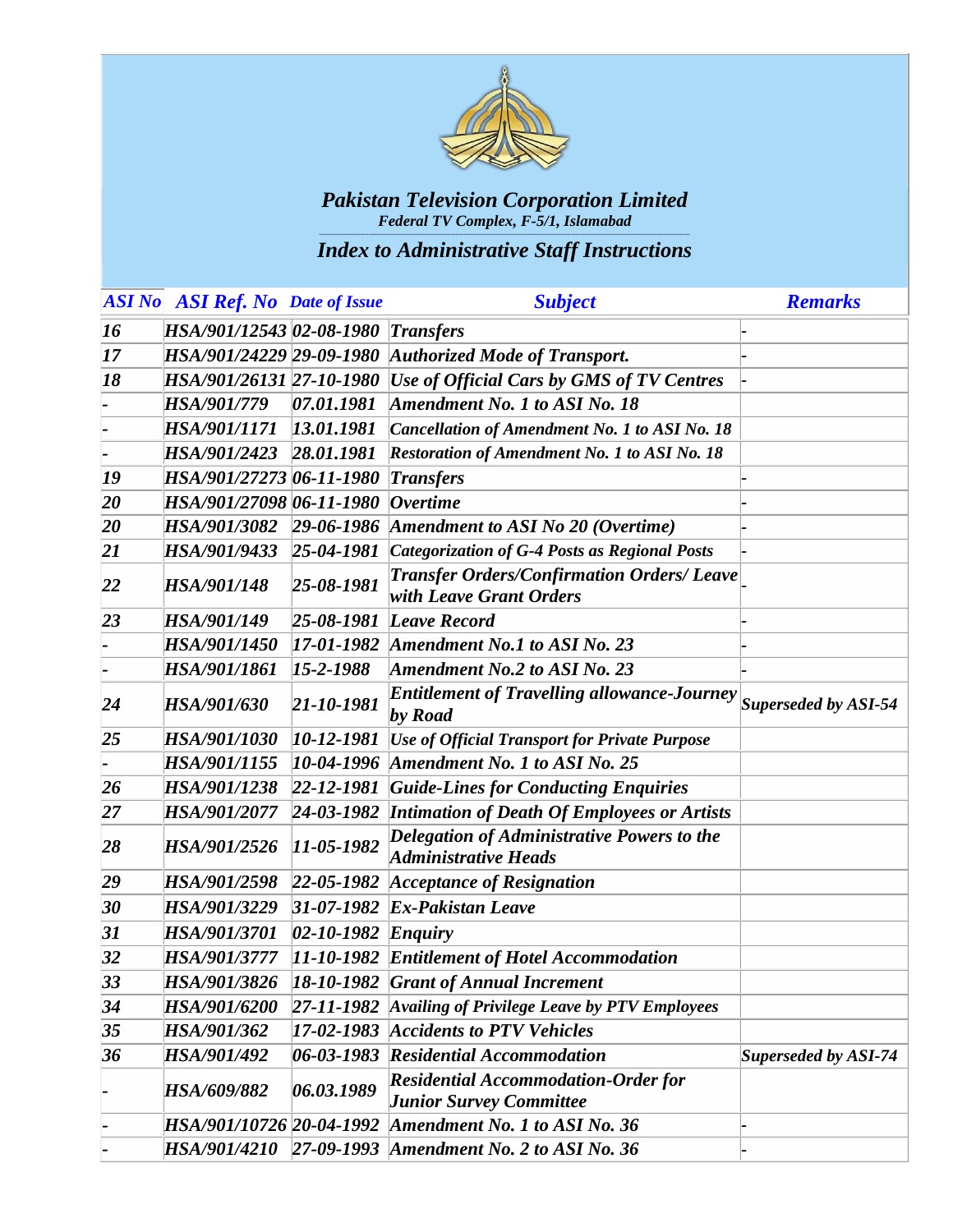

|    | <b>ASI No</b> ASI Ref. No Date of Issue |                  | <b>Subject</b>                                                   | <b>Remarks</b>              |
|----|-----------------------------------------|------------------|------------------------------------------------------------------|-----------------------------|
|    | HSA/901/1256                            |                  | $31-03-1994$ Amendment No. 3 to ASI No. 36                       |                             |
| 37 |                                         |                  | HSA/901/10442 02-05-1983 Air/Rail Hotel Bookings                 |                             |
|    | <i>HSA/901/3100</i>                     | $20 - 10 - 1983$ | Amendment No. 1 to ASI No. 37                                    |                             |
| 38 | HSA/901/15408 28-06-1983                |                  | <b>Foreign Air Travels</b>                                       |                             |
| 39 | HSA/901/17703 19-07-1983                |                  | <b>PTV Rest House Murree "Rules"</b>                             | Superseded by ASI-59        |
| 40 | HSA/901/1889                            | $05 - 10 - 1983$ | <b>Awards to Employees</b>                                       |                             |
| 41 | HSA/901/4083                            | $10 - 11 - 1983$ | <b>Obtaining of Passports by PTV Employees</b>                   |                             |
| 42 | HSA/901/26872 13-11-1983                |                  | <b>Incentive to Employees Engaged in Creative</b><br>Work        |                             |
| 43 | <b>HSA/901/1390</b>                     | $05 - 06 - 1984$ | <b>Medical Attendance Rules</b>                                  | <b>Superseded by ASI-58</b> |
|    | HSA/901/1886                            |                  | 08-08-1984 Amendment No. 1 to ASI No. 43                         |                             |
|    | HSA/901/1528                            | $11-07-1985$     | Amendment No. 2 to ASI No. 43                                    |                             |
|    | HSA/901/4284                            | $29 - 10 - 1986$ | Amendment No. 3 to ASI No. 43                                    |                             |
| 44 | <b>HSA/901/1790</b>                     | $26 - 07 - 1984$ | Determination of Date of Birth of PTV<br><b>Employees</b>        |                             |
| 45 | <b>HSA/901/1870</b>                     |                  | 07-08-1984 Privilege Leave                                       |                             |
| 46 | HSA/901/2830                            | $02 - 12 - 1984$ | <b>Allowance/Reimbursement of Expenses on</b><br><b>Transfer</b> | Superseded by ASI-51        |
| 47 | HSA/901/3032                            | $30 - 12 - 1984$ | <b>Receiving PTV Employees/ Guests at Airports</b>               |                             |
| 48 | HSA/901/833                             |                  | 09-04-1985 Performance Appraisal Programme                       |                             |
|    | HSA/901/24                              |                  | 01-01-1986 Amendment No. 1 to ASI No. 48                         |                             |
|    | HSA/901/601                             |                  | 20-02-1986 Amendment No. 2 to ASI No. 48                         |                             |
|    |                                         |                  | HSA/901/18080 22-11-1987 Amendment No. 3 to ASI No. 48           |                             |
|    | <i>HSA/901/9534</i>                     |                  | 02-07-1988 Amendment No. 4 to ASI No. 48                         |                             |
|    | HSA/901/1828                            |                  | 02-02-1992 Amendment No. 5 to ASI No. 48                         |                             |
|    | HSA/901/1298                            |                  | $29-03-1993$ Addendum to ASI No. 48                              |                             |
|    |                                         |                  | HPP/1073/1005 03-02-1994 Addendum No. 6 to ASI No. 48            |                             |
|    | HPP/1073/9161 24.12.2001                |                  | Amendment to ASI No. 48                                          |                             |
|    | <b>HSA/901/3076</b>                     | 16.04.2007       | Amendment No. 7 to ASI No. 48                                    |                             |
|    | HSA/901/9296                            | 18.07.2007       | <b>Addendum to Amendment No.7 to ASI-48</b>                      |                             |
| 49 | HSA/901/861                             | $11 - 04 - 1985$ | Incentive to PTV Employees Engaged in<br><b>Creative Work.</b>   |                             |
| 50 | <i>HSA/901/1856</i>                     | $18 - 07 - 1985$ | <b>Seniority/Promotion of PTV Employees on</b><br>Deputation.    |                             |
| 51 | HSA/901/2079                            | $22 - 08 - 1985$ | <b>Allowance/Reimbursement of Expenses on</b><br><b>Transfer</b> | Superseded by ASI-53        |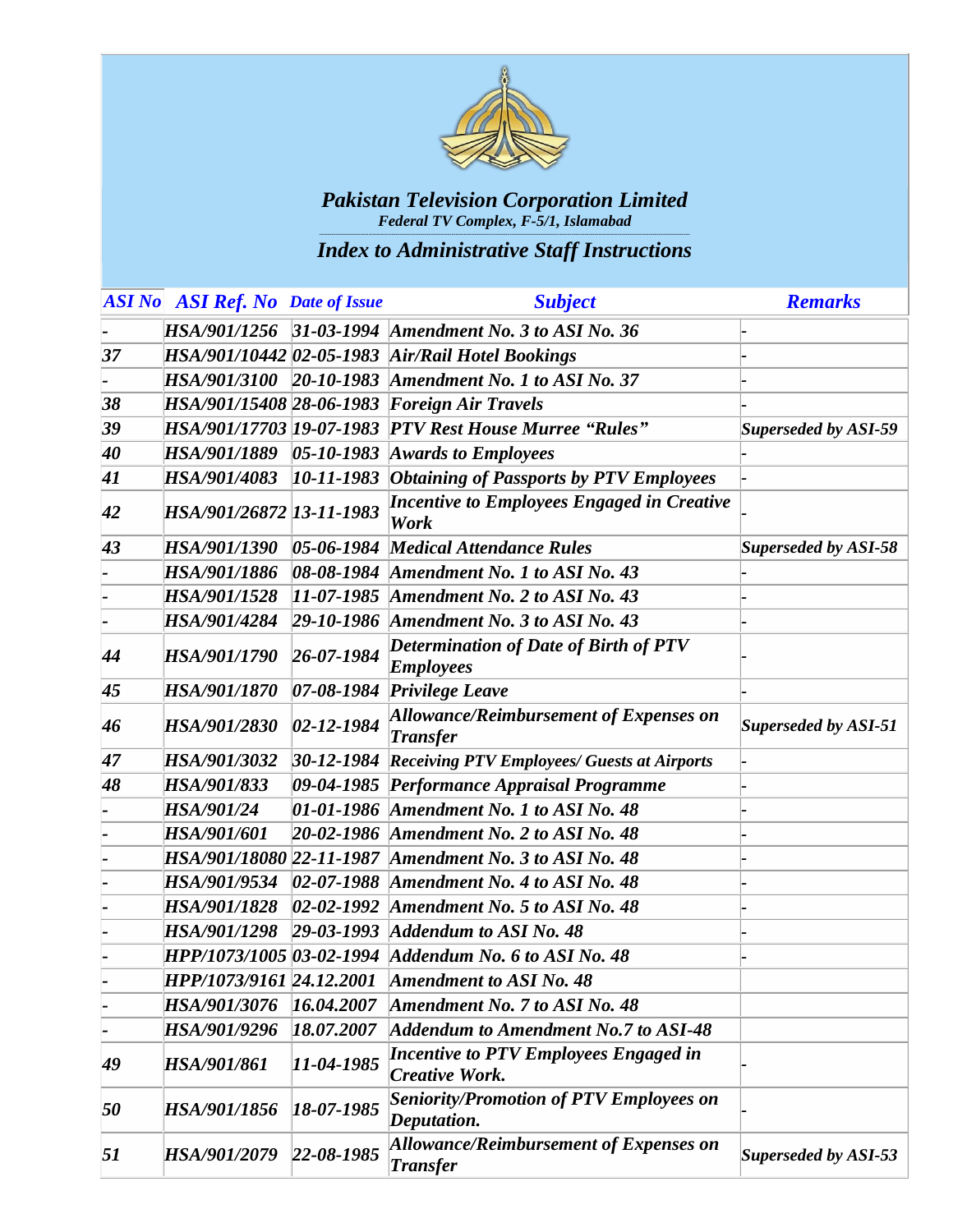

|    | <b>ASI No ASI Ref.</b> No Date of Issue |                    | <b>Subject</b>                                                          | <b>Remarks</b>                                 |
|----|-----------------------------------------|--------------------|-------------------------------------------------------------------------|------------------------------------------------|
| 52 | HSA/901/1243                            | $23 - 04 - 1986$   | <b>Seniority/Promotion of PTV Employees on</b><br><b>Deputation</b>     |                                                |
| 53 | HSA/901/2082                            | 17-06-1986         | <b>Allowance/Reimbursement of Expenses on</b><br><b>Normal Transfer</b> | <b>Superseded by ASI-62</b>                    |
|    | HSA/901/815                             | 19-03-1987         | Amendment No. 1 to ASI No. 53                                           | Superseded by ASI-62                           |
| 54 | HSA/901/3853                            | $30 - 09 - 1986$   | <b>Entitlement of Travelling Allowance Journey</b><br>by Road           | Superseded by ASI-61                           |
| 55 | HSA/901/4785                            | $ 22 - 12 - 1986 $ | <b>Grant of Annual Increments to PTV Employees</b>                      |                                                |
| 56 | HSA/901/496                             | $11 - 02 - 1987$   | Promotion on Seniority-cum-Suitability Basis                            |                                                |
|    | HSA/901/6552                            | $22 - 12 - 1987$   | Amendment No. 1 to ASI No. 56                                           |                                                |
| 57 | HSA/901/1666                            | $21 - 05 - 1987$   | <b>Delegation of Powers to CAP/DAP</b>                                  | <b>Superseded by ASI-69</b>                    |
| 58 | HSA/901/1921                            | $28 - 06 - 1987$   | <b>Medical Attendance Rules</b>                                         |                                                |
|    | <b>HSA/901/1787</b>                     | 02.07.1987         | <b>Amendment to ASI No. 58</b>                                          |                                                |
|    | <b>HSA/901/</b>                         | 04.10.1987         | <b>Clarification (Govt. Hospital's Specialists)</b>                     |                                                |
|    | HSA/901/3855                            | $02 - 08 - 1989$   | Amendment No. 1 to ASI No. 58                                           |                                                |
|    | HSA/901/6539                            | 20.07.1991         | <b>Clarification Letter</b>                                             |                                                |
|    | <b>HSA/90l/801</b>                      | $30 - 12 - 1991$   | Amendment No. 2 to ASI No. 58                                           |                                                |
|    | HSA/901/12845 27-06-1992                |                    | Amendment No. 3 to ASI No. 58                                           |                                                |
|    | HSA/901/1273                            | $17-04-1996$       | Amendment No. 4 to ASI No. 58                                           | Superseded by amendment<br>No. 8 to ASI No. 58 |
|    | HSA/901/15190 02-12-1998                |                    | Amendment No. 5 to ASI No. 58                                           |                                                |
|    | HSA/901/2255                            | $17 - 06 - 1999$   | Amendment No. 6 to ASI No. 58                                           |                                                |
|    | HP/901/257                              | $14 - 12 - 2000$   | Amendment No. 7 to ASI No. 58                                           |                                                |
|    | HP/847/4731                             | 12.11.2002         | <b>Circular to Enhance Delivery Charges</b>                             |                                                |
|    | HSA/901/1528                            | $07 - 05 - 2003$   | Amendment No. 8 to ASI No. 58                                           |                                                |
| 59 | HSA/901/2255                            | $29 - 07 - 1987$   | <b>PTV Rest House Murree "Rules"</b>                                    |                                                |
|    | HSA/901/5675                            | 18-06-1989         | Amendment No. 1 to ASI No. 59                                           |                                                |
|    | HP/2177/7752                            | 10.08.1989         | Circular (Amendment to ASI No. 59)                                      |                                                |
|    | HP/2177/7911                            | 21.08.1989         | Circular (Amendment to ASI No. 59)                                      |                                                |
| 60 | HSA/901/9944                            | $04 - 08 - 1987$   | <b>Grant of Annual Increment</b>                                        |                                                |
|    | HSA/901/1439                            | $17-04-1989$       | Amendment No. 1 to ASI No. 60                                           |                                                |
| 61 | HSA/901/2737                            | $14 - 09 - 1987$   | <b>Entitlement of Travelling Allowance Journey</b><br>by Road           |                                                |
|    | HSA/901/2233                            | 14-05-1993         | Amendment No. 1 to ASI No. 61                                           |                                                |
| 62 | HSA/901/2738                            | $15 - 09 - 1987$   | <b>Allowance/Reimbursement of Expenses on</b><br><b>Normal Transfer</b> | Superseded by ASI-66                           |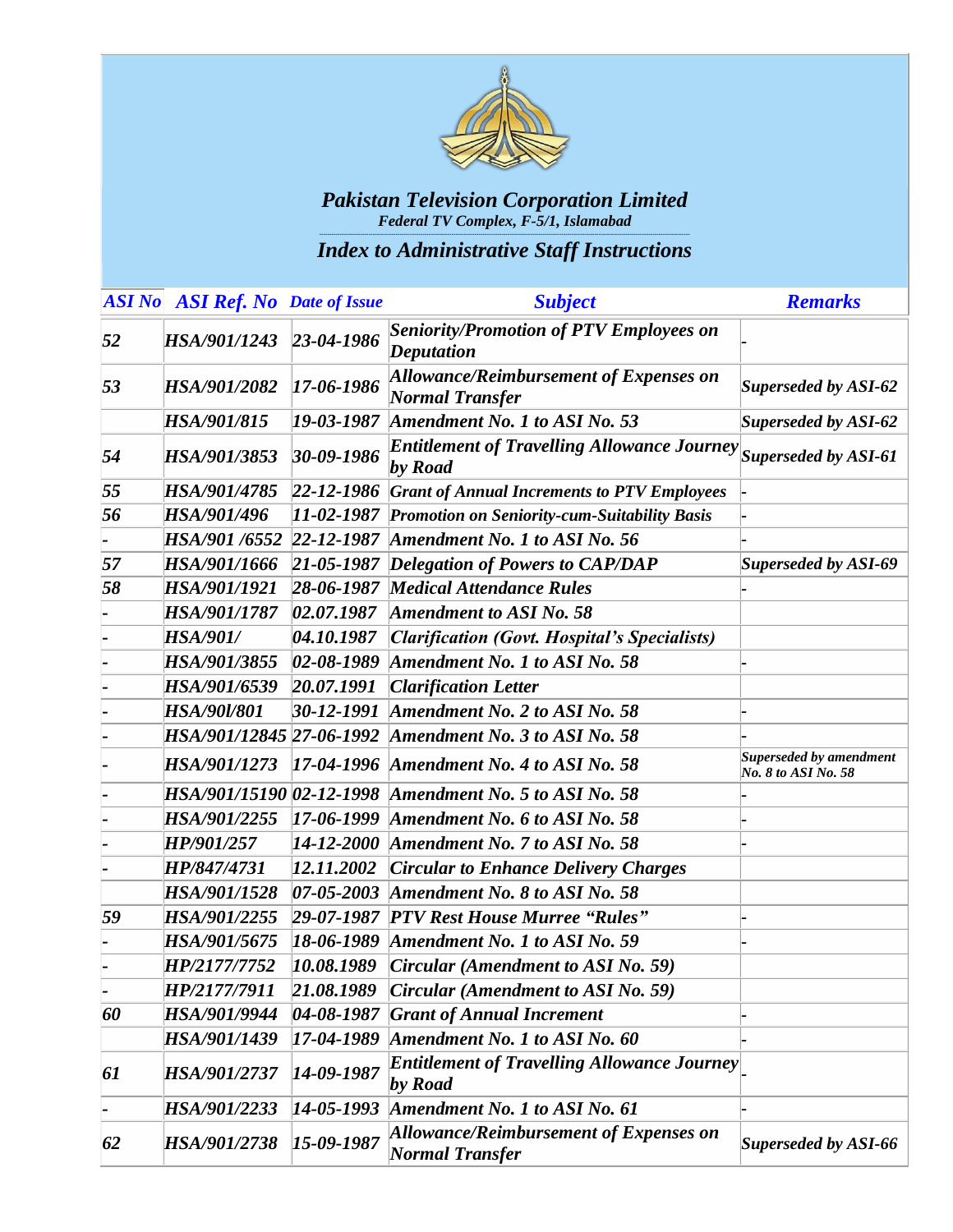

|    | <b>ASI No ASI Ref.</b> No Date of Issue |                  | <b>Subject</b>                                                                                                                       | <b>Remarks</b>                      |
|----|-----------------------------------------|------------------|--------------------------------------------------------------------------------------------------------------------------------------|-------------------------------------|
| 63 | HSA/901/14062 01-10-1988                |                  | Appointment Against Local Post by Heads of<br><b>Units</b>                                                                           |                                     |
| 64 | HSA/901/13954 27-11-1988                |                  | <b>Channel of Promotion up to Group-6</b>                                                                                            |                                     |
| 65 | HSA/901/1817 26-06-1989                 |                  | Medical Attendance Rules for Retired Employees                                                                                       |                                     |
|    | HSA/901/15849 22-11-1992                |                  | Amendment No. 1 to ASI No. 65                                                                                                        |                                     |
|    | HSA/901/267                             |                  | 19-01-1995 Amendment No. 2 to ASI No. 65                                                                                             |                                     |
|    | <b>HSA/901/8488</b>                     | $05-09-1997$     | Amendment No. 3 to ASI No. 65                                                                                                        |                                     |
|    | HSA/901/2117                            | $14-04-2001$     | Amendment No. 4 to ASI No. 65                                                                                                        |                                     |
| 66 | <i>HSA/901/1552</i>                     | $12 - 06 - 1990$ | <b>Allowance/Reimbursement of Expenses on</b><br><b>Normal Transfer and in Case of Death or</b><br><b>Retirement of an Employee.</b> |                                     |
|    | <i>HSA/901/2234</i>                     |                  | $14-05-1993$ Amendment No. 1 to ASI No. 66                                                                                           |                                     |
| 67 | <b>HSA/901/6781</b>                     |                  | 22-08-1991 Rebroadcast Transmitter Station Head of Unit                                                                              | Superseded by ASI-70                |
| 68 | HSA/901/9969                            |                  | 20-02-1992 Foreign Air Travels by PTV Officials.                                                                                     |                                     |
| 69 |                                         |                  | HSA/901/15232 13-10-1992 Delegation of Powers.                                                                                       | <b>Superseded by Revised ASI-69</b> |
|    |                                         |                  | $HPP/101/4408$ 06-06-1993 Office Order (Cases be Routed Through DMD)                                                                 |                                     |
|    | <i>HSA/901/4416</i>                     |                  | $[07-06-1993]$ Revised ASI No. 69                                                                                                    |                                     |
|    | <b>HSA/901/100</b>                      |                  | $27-11-1993$ <i>Office Order (Delegation of Powers)</i>                                                                              |                                     |
|    | <b>HSA/901/2644</b>                     |                  | $14-04-1994$ Revised ASI No. 69                                                                                                      | $-do$ -                             |
|    | <i>HSA/901/4079</i>                     |                  | $29-06-1994$ Revised ASI No. 69                                                                                                      | $-do$ -                             |
|    | HSA/901/4543                            |                  | 21-07-1994 Amendment No. 1 to ASI No. 69                                                                                             |                                     |
|    | HPP/101/7766                            |                  | $19-10-1994$ <i>Office Order (Powers Delegated to DE)</i>                                                                            |                                     |
|    | HSA/901/2889                            | 01.06.1995       | <b>Partial Modification of Revised ASI No. 69</b>                                                                                    |                                     |
|    | MD-41/95/134                            | 01.08.1995       | <b>Cancellation of Amendment No. 1 to ASI-69</b>                                                                                     |                                     |
|    | HSA/901/6302                            | 14.11.1995       | <b>Revised ASI No. 69</b>                                                                                                            |                                     |
|    | HSA/209/1695                            |                  | $08-04-1996$ Revised ASI No. 69                                                                                                      |                                     |
|    | HSA/209/2069                            |                  | 24-04-1996 Office Order (Producer's Long Leave)                                                                                      |                                     |
|    | <b>HPP/209/2135</b>                     |                  | 05-05-1996 Office Order (Amendment to ASI-69)                                                                                        |                                     |
|    | <i>HSA/901/7036</i>                     |                  | $28.12.1996$ Revised ASI No. 69                                                                                                      |                                     |
|    | <b>HSA/901/2804</b>                     |                  | $16-06-1997$ Revised ASI No. 69                                                                                                      | $-do-$                              |
|    | HSA/901/1811                            |                  | $11-04-2000$ Amendment No. 1 to Revised ASI No. 69                                                                                   | -do-                                |
|    | HSA/901/3218                            |                  | 07-06-2000 Amendment No. 2 to Revised ASI No. 69                                                                                     |                                     |
|    | HSA/901/5008                            | 18.08.2000       | Amendment No. 3 to Revised ASI No. 69                                                                                                |                                     |
|    | HPP/209/5409                            |                  | [27-04.-2001] Office Order (Delegation of Powers)                                                                                    | Office order required               |
|    | HPP/209/6783                            |                  | [19-07-2001   Office Order (Delegation of Powers)                                                                                    |                                     |